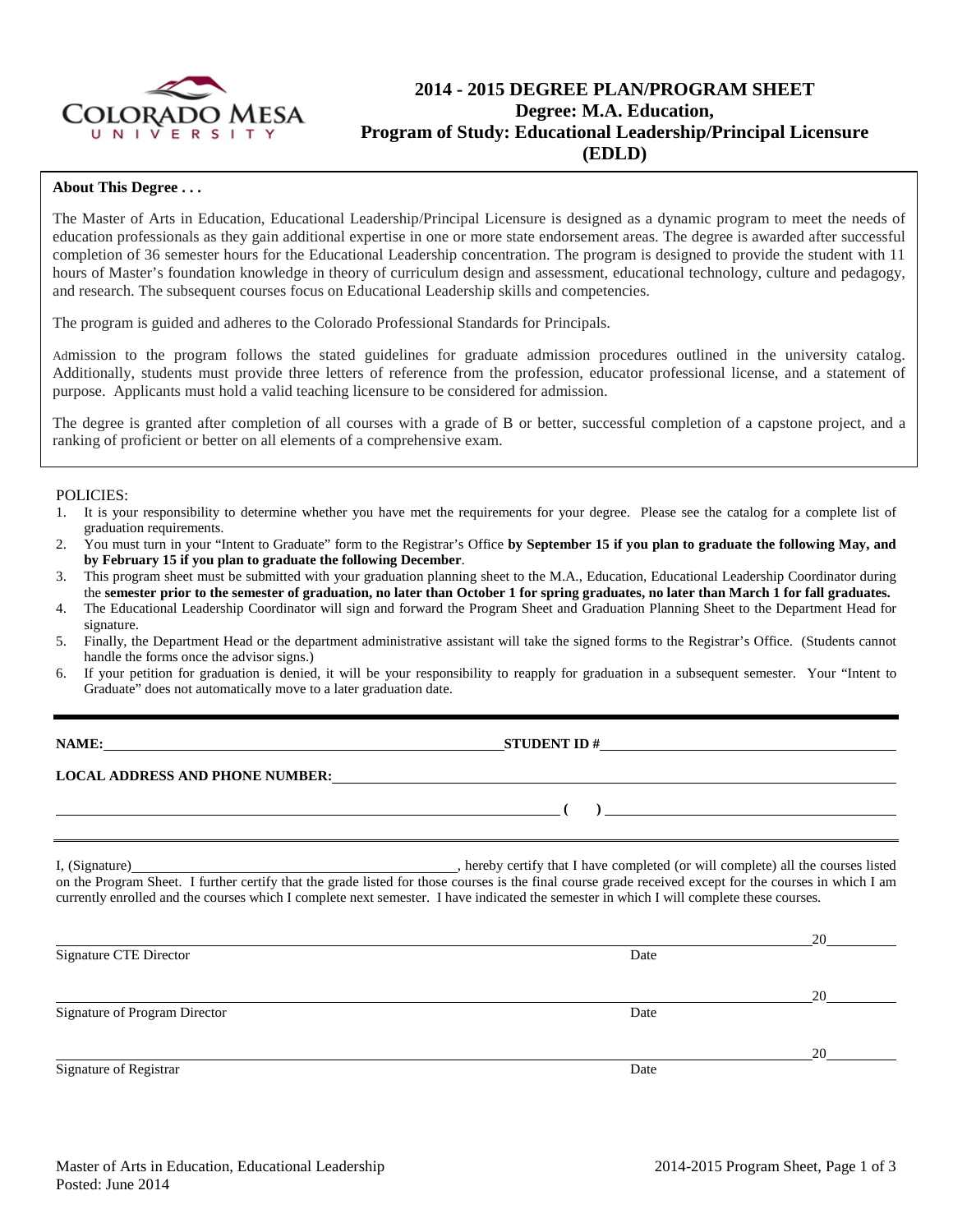- A bachelor's degree from an accredited college is required, prior to beginning the program.
- A fully completed application including official transcripts is required prior to beginning the program.
- 36 Semester Hours are required for the Master of Arts in Education Degree in Educational Leadership.
- No class grade lower than a "B" will be counted toward the degree.
- Applicants must hold a valid Professional Colorado Educator License. It is recommended that students work closely with a faculty advisor when selecting courses and scheduling classes prior to registration.

| <b>Degree Requirements (36 Semester Hours)</b>                                                                                                                                                                                                                                                                                                                                                                                                                                                                                                                       |            |                                       |            |                                                                                                                                                                                                                                                                                                                                                                                                                                      |                                                                                    |           |                            |            |                                 |               |             |      |           |
|----------------------------------------------------------------------------------------------------------------------------------------------------------------------------------------------------------------------------------------------------------------------------------------------------------------------------------------------------------------------------------------------------------------------------------------------------------------------------------------------------------------------------------------------------------------------|------------|---------------------------------------|------------|--------------------------------------------------------------------------------------------------------------------------------------------------------------------------------------------------------------------------------------------------------------------------------------------------------------------------------------------------------------------------------------------------------------------------------------|------------------------------------------------------------------------------------|-----------|----------------------------|------------|---------------------------------|---------------|-------------|------|-----------|
| <b>Required Core Courses (11 semester hours)</b>                                                                                                                                                                                                                                                                                                                                                                                                                                                                                                                     |            |                                       |            |                                                                                                                                                                                                                                                                                                                                                                                                                                      |                                                                                    |           |                            |            |                                 |               |             |      |           |
| Course                                                                                                                                                                                                                                                                                                                                                                                                                                                                                                                                                               | No.        | Credit                                | Grade Term |                                                                                                                                                                                                                                                                                                                                                                                                                                      | Year                                                                               | Trns/Subs | Course                     | <u>No.</u> | Credit                          | Grade         | <b>Term</b> | Year | Trns/Subs |
| <b>EDUC</b>                                                                                                                                                                                                                                                                                                                                                                                                                                                                                                                                                          | 500        | $\frac{3}{2}$                         |            | $\frac{1}{\sqrt{1-\frac{1}{2}}}\left( \frac{1}{\sqrt{1-\frac{1}{2}}}\right) ^{2}=\frac{1}{\sqrt{1-\frac{1}{2}}}\left( \frac{1}{\sqrt{1-\frac{1}{2}}}\right) ^{2}=\frac{1}{\sqrt{1-\frac{1}{2}}}\left( \frac{1}{\sqrt{1-\frac{1}{2}}}\right) ^{2}=\frac{1}{\sqrt{1-\frac{1}{2}}}\left( \frac{1}{\sqrt{1-\frac{1}{2}}}\right) ^{2}=\frac{1}{\sqrt{1-\frac{1}{2}}}\left( \frac{1}{\sqrt{1-\frac{1}{2}}}\right) ^{2}=\frac{1}{\sqrt{1-\$ |                                                                                    |           | <b>EDUC</b>                | 502        | $\frac{3}{2}$                   | $\frac{1}{2}$ |             |      |           |
| <b>EDUC</b>                                                                                                                                                                                                                                                                                                                                                                                                                                                                                                                                                          | 501        | $\frac{2}{2}$                         |            |                                                                                                                                                                                                                                                                                                                                                                                                                                      |                                                                                    |           | <b>EDUC</b>                | 503        | $\frac{3}{2}$                   |               |             |      |           |
| <b>Capstone:</b> The Master of Arts in Education requires the successful completion of the capstone competency. The capstone<br>culminates in a professional presentation representing enduring understanding illustrating a synthesis of learning. This<br>presentation must represent sufficient rigor to garner final approval from Colorado Mesa University to grant the Master of<br>Arts degree in Education. Educational Leadership students will do their oral presentation in their school or district as part<br>of their requirements for the Internship. |            |                                       |            |                                                                                                                                                                                                                                                                                                                                                                                                                                      |                                                                                    |           |                            |            |                                 |               |             |      |           |
|                                                                                                                                                                                                                                                                                                                                                                                                                                                                                                                                                                      |            |                                       |            |                                                                                                                                                                                                                                                                                                                                                                                                                                      |                                                                                    |           |                            |            |                                 |               |             |      |           |
|                                                                                                                                                                                                                                                                                                                                                                                                                                                                                                                                                                      |            |                                       |            |                                                                                                                                                                                                                                                                                                                                                                                                                                      |                                                                                    |           |                            |            |                                 |               |             |      |           |
|                                                                                                                                                                                                                                                                                                                                                                                                                                                                                                                                                                      |            |                                       |            |                                                                                                                                                                                                                                                                                                                                                                                                                                      |                                                                                    |           |                            |            |                                 |               |             |      |           |
| <b>Comprehensive Exam:</b> Educational leadership students are required to achieve proficiency on all elements of a<br>comprehensive exam taken the final semester of the program. The written exam evaluates the critical thinking and<br>problem solving skills of candidates in relation to the Colorado Professional Standards for Principals.<br><b>Educational Leadership/Principal Licensure (25 semester hours)</b>                                                                                                                                          |            |                                       |            |                                                                                                                                                                                                                                                                                                                                                                                                                                      |                                                                                    |           |                            |            |                                 |               |             |      |           |
|                                                                                                                                                                                                                                                                                                                                                                                                                                                                                                                                                                      |            |                                       |            |                                                                                                                                                                                                                                                                                                                                                                                                                                      |                                                                                    |           |                            |            |                                 |               |             |      |           |
| Course                                                                                                                                                                                                                                                                                                                                                                                                                                                                                                                                                               | <u>No.</u> | Credit                                | Grade      | Term                                                                                                                                                                                                                                                                                                                                                                                                                                 | Year                                                                               | Trns/Subs | Course                     | No.        | Credit                          | Grade         | Term        | Year | Trns/Subs |
| <b>EDLD</b><br><b>EDLD</b>                                                                                                                                                                                                                                                                                                                                                                                                                                                                                                                                           | 504        | $\frac{3}{2}$<br>$\frac{2}{\sqrt{2}}$ |            |                                                                                                                                                                                                                                                                                                                                                                                                                                      |                                                                                    |           | <b>EDLD</b><br><b>EDLD</b> | 531        | $\perp$                         |               |             |      |           |
| <b>EDLD</b>                                                                                                                                                                                                                                                                                                                                                                                                                                                                                                                                                          | 505<br>515 | $\frac{3}{2}$                         |            | $\frac{1}{\sqrt{1-\frac{1}{2}}}$                                                                                                                                                                                                                                                                                                                                                                                                     |                                                                                    |           | <b>EDLD</b>                | 535<br>545 | $\perp$<br>$\frac{2}{\sqrt{2}}$ |               |             |      |           |
| <b>EDLD</b>                                                                                                                                                                                                                                                                                                                                                                                                                                                                                                                                                          | $520-A$    | $\frac{2}{\sqrt{2}}$                  |            | $\frac{1}{\sqrt{1-\frac{1}{2}}}\left(\frac{1}{\sqrt{1-\frac{1}{2}}}\right)\left(\frac{1}{\sqrt{1-\frac{1}{2}}}\right)$                                                                                                                                                                                                                                                                                                               |                                                                                    |           | <b>EDLD</b>                | 540        | $\frac{2}{\sqrt{2}}$            | $\frac{1}{2}$ |             |      |           |
| <b>EDLD</b>                                                                                                                                                                                                                                                                                                                                                                                                                                                                                                                                                          | $520-B$    | $\frac{2}{\sqrt{2}}$                  |            |                                                                                                                                                                                                                                                                                                                                                                                                                                      |                                                                                    |           | <b>EDLD</b>                | 542        | $\frac{3}{2}$                   |               |             |      |           |
| <b>EDLD</b>                                                                                                                                                                                                                                                                                                                                                                                                                                                                                                                                                          | 530        | $\frac{2}{2}$                         |            |                                                                                                                                                                                                                                                                                                                                                                                                                                      | $\overline{\phantom{a}}$ and $\overline{\phantom{a}}$ and $\overline{\phantom{a}}$ |           | <b>EDLD</b>                | 544        | $\frac{2}{2}$                   |               |             |      |           |
|                                                                                                                                                                                                                                                                                                                                                                                                                                                                                                                                                                      |            |                                       |            |                                                                                                                                                                                                                                                                                                                                                                                                                                      |                                                                                    |           |                            |            |                                 |               |             |      |           |

# **GRADUATION INFORMATION**

See the "Graduate Programs" section in the Colorado Mesa University catalog for additional graduation information. Students need to earn a B or better in every class at the graduate level.